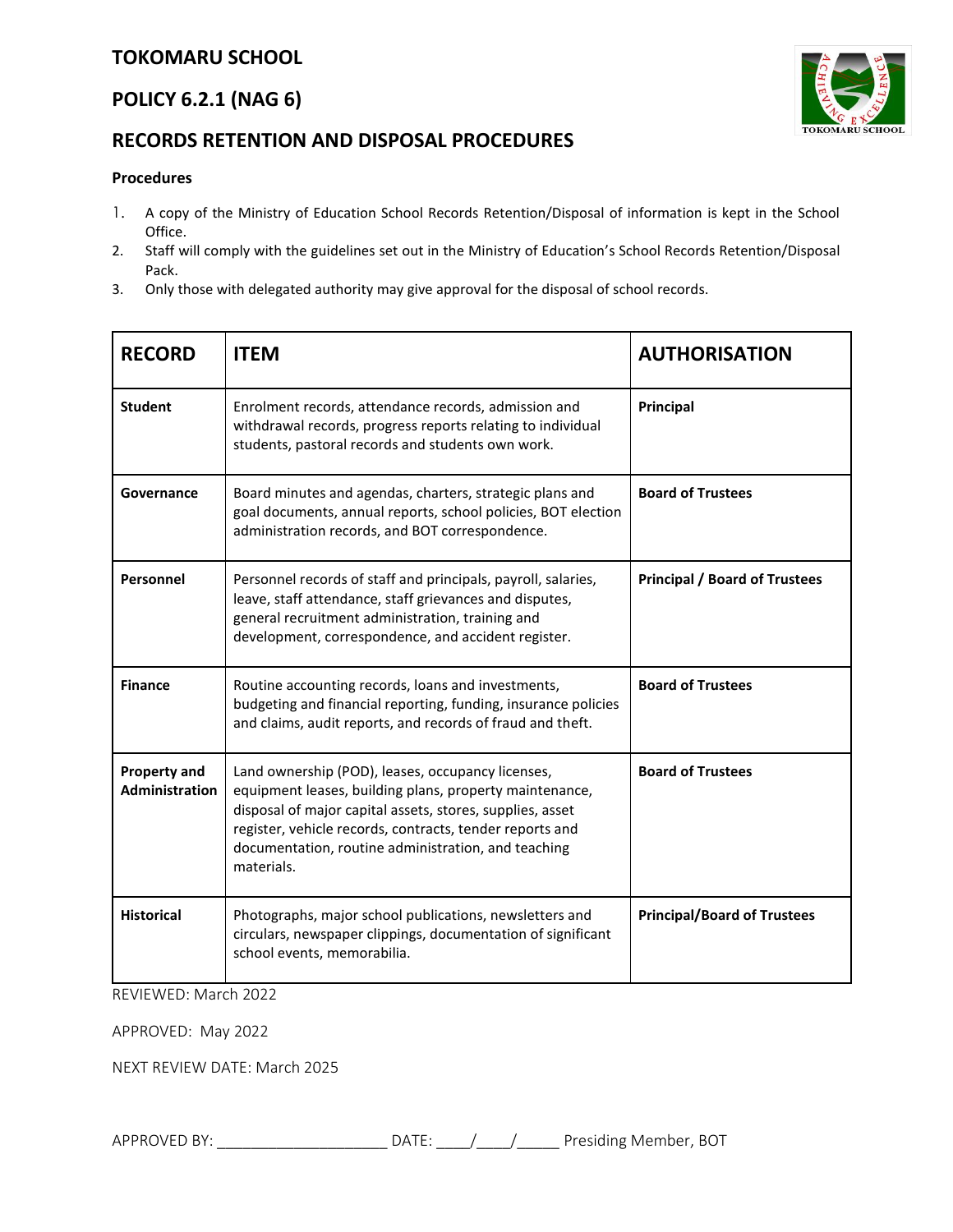# **6.2.1a RECORDS RETENTION AND DISPOSAL SCHEDULE**

| <b>STUDENT RECORDS</b>                |                                                                                                                                                                                                                                                                                                                 |                                                                                                                                                  |  |  |
|---------------------------------------|-----------------------------------------------------------------------------------------------------------------------------------------------------------------------------------------------------------------------------------------------------------------------------------------------------------------|--------------------------------------------------------------------------------------------------------------------------------------------------|--|--|
| Item:                                 | Location:                                                                                                                                                                                                                                                                                                       | Timeframe:                                                                                                                                       |  |  |
| <b>Enrolment Record</b>               | eTap - stored digitally                                                                                                                                                                                                                                                                                         | Kept indefinitely via eTap                                                                                                                       |  |  |
|                                       | Enrolment Folders - stored in<br>Office and labelled                                                                                                                                                                                                                                                            | Keep for 7 years after the<br>student has left the school                                                                                        |  |  |
| <b>Other Enrolment Information</b>    | Details stored in eTap<br>(vaccinations, House, ICT)                                                                                                                                                                                                                                                            | Keep for 7 years after the<br>student has left the school                                                                                        |  |  |
| Daily Attendance Registers            | Electronic register. Etap stored<br>in the system since 2017, Prior<br>is stored on Assembly<br>Flashdrive kept in the safe. The<br>access information stored in the<br>office suspension files by the<br><b>Office Administrator</b>                                                                           | Kept for 7 years after the last<br>date of entry                                                                                                 |  |  |
| Admission and Withdrawal<br>Registers | <b>Enrolments and Withdrawals</b><br>registers are green ledgers<br>stored and labelled in the office                                                                                                                                                                                                           | Keep indefinitely                                                                                                                                |  |  |
| Student progress records              | Reports are saved digitally by<br>teachers. A hard copy is also<br>printed for the student file<br>which is stored by teachers.<br>Student file is passed to new<br>teachers throughout changes in<br>year levels. The student file is<br>sent to a new school if/when<br>the student is enrolled<br>elsewhere. | Keep as long as the school<br>needs them                                                                                                         |  |  |
| <b>Punishment Records</b>             | All behavioural or incident<br>related information is recorded<br>and stored in eTap.                                                                                                                                                                                                                           | Keep indefinitely. May be sent<br>to Archives NZ 10years after the<br>last entry. Must be sent to<br>Archives NZ after 25years.                  |  |  |
| Awards or honours                     | Tokomaru School Cups are all<br>recorded in a blue book stored<br>in the office. Best All Rounder<br>and Academic Excellence<br>awards are recorded here also,<br>as well as on the Honours<br>Board.                                                                                                           | As long as the school needs<br>them.                                                                                                             |  |  |
| Student's own work                    | In classrooms / books / folders /<br>walls                                                                                                                                                                                                                                                                      | As long as the school needs<br>them for school business or<br>reference purposes, then return<br>to student. Unclaimed work<br>may be destroyed. |  |  |